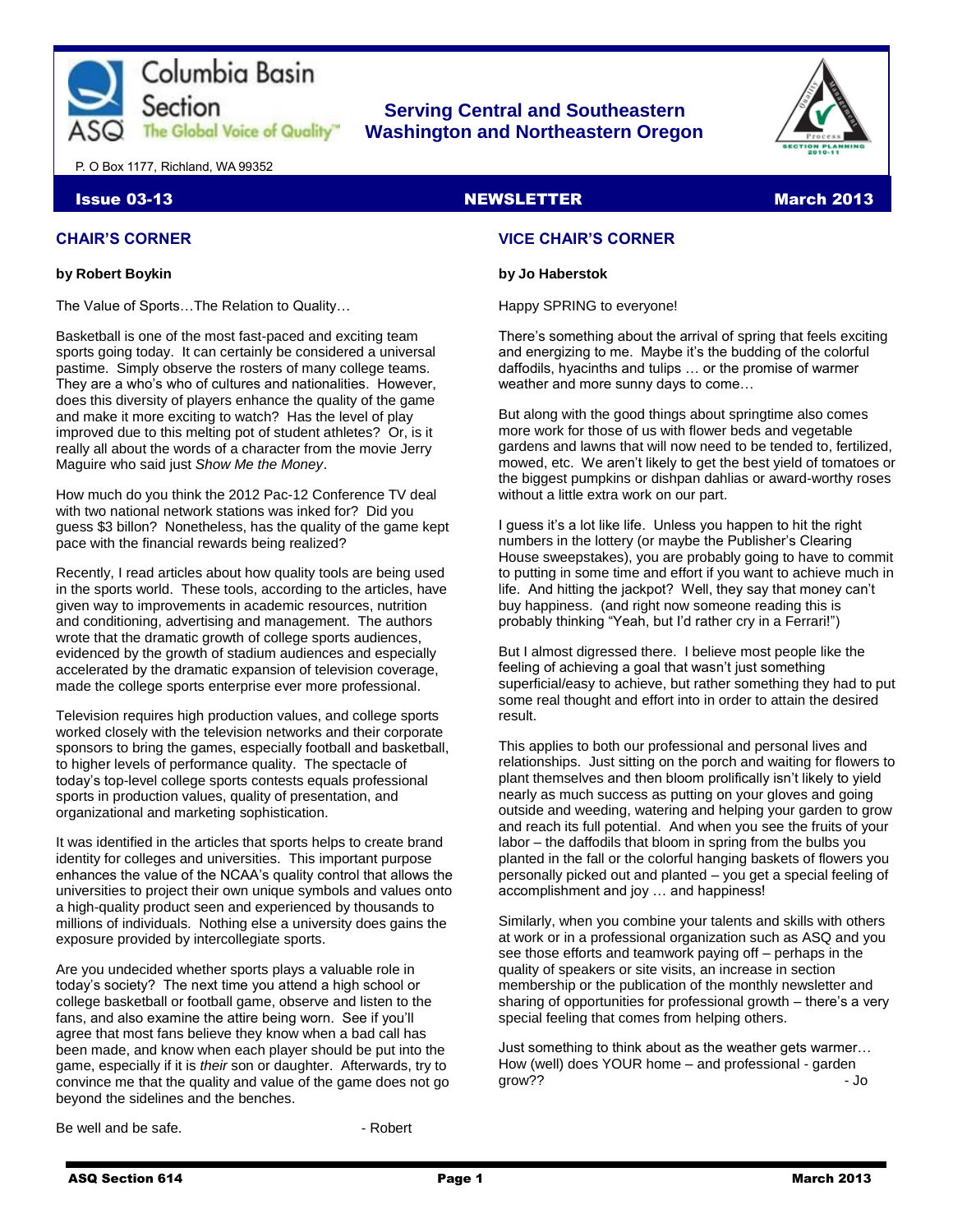

**Tuesday April 2, 2013**

#### **LOCATION:**  O'Callahan's/Shilo Inn 50 Comstock Blvd. Richland, Washington

**5:30 p.m.** - Check in/Networking (no host cocktail service)

**6:00 p.m.** - Buffet Dinner

**6:45 p.m.** - Presentation

#### **DINNER BUFFET MENU:**

The Chef and crew at O'Callahan's Restaurant always provide a fine and varied buffet dinner for us at the Shilo Inn. The buffet usually includes two entree choices, plus accompanying vegetable, a number of tasty salads, and a vegetable and/or fruit tray.

Your choice of coffee, tea or decaf is included with dinner. And don't forget to save room for dessert!

#### **Cost:**

\$17 ASQ members \$20 non members \$5 presentation only

Reservations are requested by March 28.E-mail

[Panda\\_2@charter.net](mailto:Panda_2@charter.net) with your name, phone number, company affiliation, and type of reservation, or call Alvin at (509) 371-2221.

**Note:** All no shows will be billed unless cancelled 48 hours in advance.

For more information about our ASQ section and other upcoming events:[www.asq614.org/](http://www.asq614.org/)



# **Extra! Extra! Hear All About It! Latest News about the Newspaper Industry**

**Gregg McConnell Tri-City Herald President & Publisher**



The much publicized plight of the newspaper business is more than just a story about how technology is challenging the future of an industry. It's a story about how the country's most unique quasi-public, yet fiercely independent, institution is fighting to preserve and redefine journalism.

The business of journalism, the transformation of the newspaper industry and the struggle to differentiate journalism from news will all be covered by Tri-City Herald Publisher Gregg McConnell.

The Tri-City Herald is a daily newspaper and website based in Kennewick, Washington. Owned by The McClatchy Company, the newspaper serves southeastern Washington, including the three communities of Pasco, Kennewick, and Richland (Tri-Cities). The paper was founded in 1918 as the weekly Pasco Herald. In 1947, Glenn C. Lee and Robert Philip bought the paper, moved it to Kennewick and converted it into the area's first daily paper, coining the name 'Tri-Cities' as part of the paper's name. Lee and Philip sold the paper to McClatchy in 1979. After over 30 years as an afternoon paper, it became a morning paper in 1984. A Saturday edition was added in 1987.

The Tri-City Herald is the only major English-language newspaper in Washington east of Yakima and south of Spokane. The paper features local and national news, opinion columns, sports information, movie listings, comic strips, and other typical pieces of information.

Join us on April 2 meeting to learn more about the newspaper business, key challenges being addressed, and how quality plays a role in the industry's future.

*About the presenter: Gregg McConnell joined the Tri-City Herald in October 2011 as the eighth president and publisher in its 64 year history. He began his newspaper career working after school at the weekly newspaper in Polson, Montana, and spent the first couple years of his career as a reporter and photographer for the Glendive Ranger-Review in Glendive, Montana. He later joined Scripps League Newspapers during which time he served as publisher at two of the company's California newspapers. Gregg moved to Washington State in 1992 to work with Sound Publishing's newspaper network and later spent five years as the general manager for non-daily operations with Skagit Publishing in Mount Vernon. He served on the board of directors of the Washington Newspaper Publishers' Association from 2002 to 2005. He joined MediaNews Group in 2005 and returned to Northern California to lead the Lake County Record-Bee and its related operations. In 2008, Gregg was promoted to publisher of The Reporter in Vacaville and the Daily Democrat in Woodland. In 2009 he became publisher of that company's newspapers in Chico, Oroville and Paradise, California.*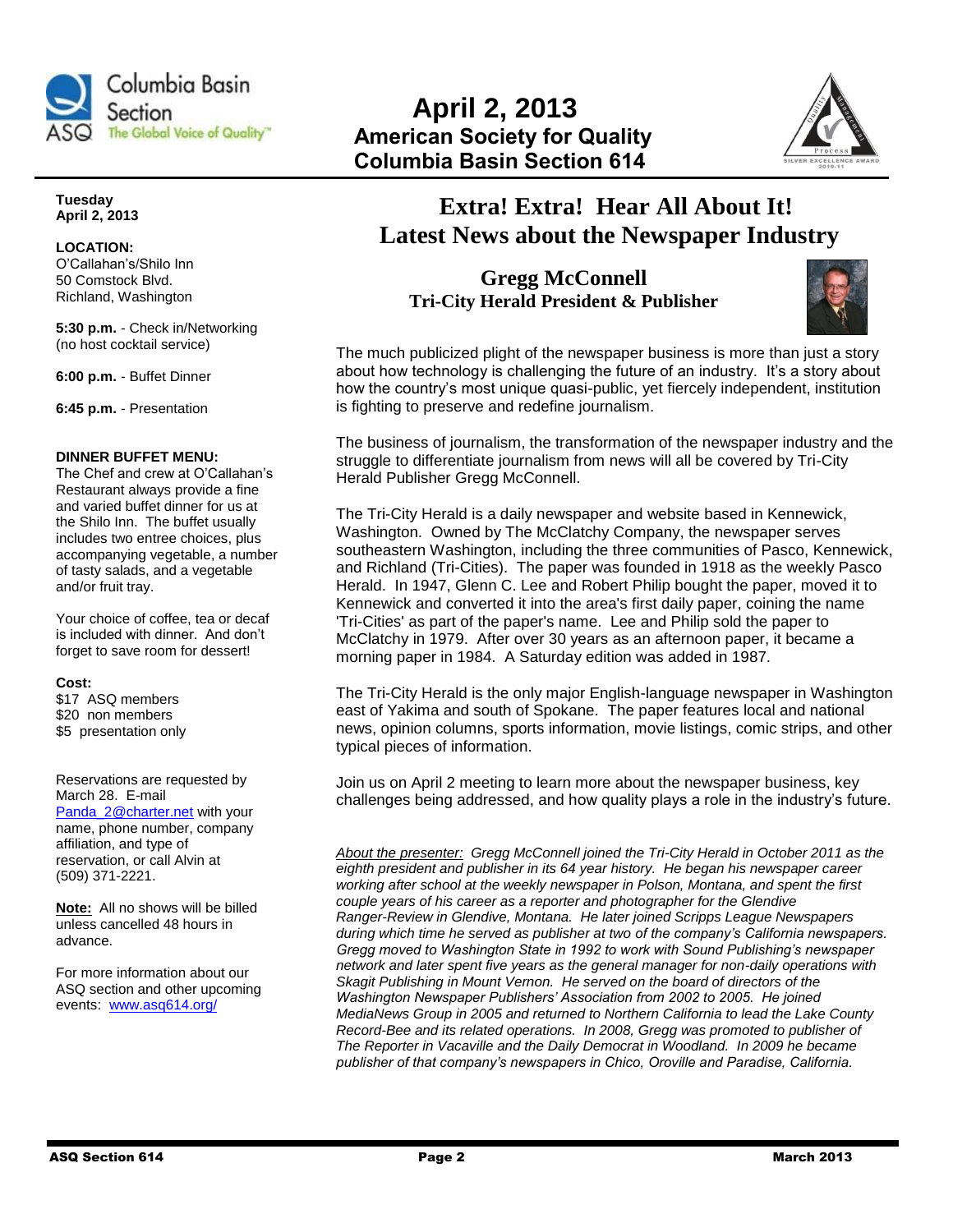## **SPREAD THE QUALITY – RECRUIT NEW ASQ MEMBERS! – You Could Win a \$50 Gift Card**

## **by Steve McConaghy**

Have you ever experienced a meeting that just didn't seem to have enough people? Sometimes you need a certain number of participants to generate the energy to elevate a good presentation to its full potential. Even a somewhat mediocre presentation can be excellent if enough people actively participate. Perhaps you've seen a group push a fair topic over the top and make the program memorable? Organizations bring people with common interests together, which creates the opportunity to learn and inspire each other. ASQ is one of those organizations.

This year, we've been calling members who don't often attend our meetings and have been asking "Why did you join?" and "What can we do to ensure you get value from your membership dollars?" Surprisingly, most of the members we've talked with tell us they value the affiliation, the information available on the web sites and Quality Progress. They are satisfied with the value they receive. Not everyone feels the need to attend the section meetings.

The one common remark is that meeting topics are not always aligned with their area of interest. I can sometimes identify with that feeling. But I've found the discussions during dinner as well as following the presentation are often insightful regardless of the topic, because there are enough opinions and points of view to make it interesting. With enough members in attendance, the meetings are lively, entertaining and thought-provoking.

To receive the full benefit of associating with others as Section 614, we need members and diversity to elevate the energy levels at our meetings. The point is that we need YOU. And we need you to bring others and to help recruit more members.

At our March 5 meeting, I shared details about our membership drive. We want all of our current members to invite potential new members to attend a meeting, and also, hopefully, to join ASQ. To encourage you to invite new members and just for fun, for every new member you personally recruit between now and April 15, your name will be placed in a drawing. One lucky person's name will be drawn, and that person will receive a \$50 gift card.

To help you talk with others about ASQ, our local section and all that we offer, we've created a tri-fold brochure. It is accessible at [www.asq614.org,](http://www.asq614.org/) or contact me b[y phone.](file:///C:/Users/Robert/AppData/Roaming/Microsoft/Word/(509)%20845-4400) The brochure can be mailed out to others, if desired, or you can leave one with a potential new member after meeting with him or her (perhaps your boss or a work colleague?). There is room on the brochure for you to add a personal invitation/note or your own name and phone number.

Let's all get out and spread some QUALITY! Let others know about your section and ask them to come to a meeting. We will tally the results and announce the winner of the gift card at our May meeting. The final date for your name to be placed in the drawing is April 15. That should be an easy date to remember!

## **YOUR OPPORTUNITY AWAITS**

It's time for Section 614 nominations and elections. Positions to be filled are Section Chair, Vice-Chair, Secretary and Treasurer. If you are interested in becoming more actively involved in your section's future success, or if you have someone else in mind for an office, please let [Alvin](mailto:panda_2@charter.net) know right away. We will review the status of nominations and, ideally, announce the slate of candidates at the April 2 meeting.

The term of service will be from January 1 to December 31, 2014, due to a change in ASQ's policy aligning the section year with the fiscal year. The six-month interim term between July 1 and December 31, 2013, will be filled by appointment. ASQ's Section Advisory Council (SAC) encourages sections to appoint the incoming officers and committee chairs for that six-month term so they may learn the duties of the position and have an opportunity to then serve for the next full year. For those interested in an elected office, be assured that the current section officers will be more than willing to help with the transition.

## **STAYING CURRENT ON QA REQUIREMENTS**

Quality standards are ever evolving and changing. The standard for nuclear facilities has long been NQA-1, developed by the American Society of Mechanical Engineers (ASME). Periodic updates to NQA-1 require the quality professional to understand the impact of the changes on quality programs and procedures.

The 2009 addendum to ASME NQA-1-2008, *Quality Assurance Requirements for Nuclear Facility Applications*, requires computer programs not developed under an NQA-1 program be dedicated as described in Requirement 7 and Subpart 2.13. Quality professions associated with the nuclear industry may need to be aware of these changes. Computer programs used in design and analysis of nuclear facilities are most significantly impacted by the addendum. Prior to the addendum, software used in design and analysis and not developed under an NQA-1 program was treated as "Otherwise Acquired Software" described in Subpart 2.7 of NQA-1.

Columbia Basin Section 614 is offering "Software Dedication Training: Use of Commercial Grade Computer Programs for Design and Analysis in Nuclear Applications," a two-day training course, May 8 and 9 in Richland.

The course is instructed by Norman Moreau of Theseus Professional Services. Mr. Moreau has presented other courses related to NQA-1 in our area. He served on the ASME NQA-1 2008 Standard Committee and was Vice Chair of the NQA-1-2008 Subcommittee on Engineering and Procurement.

Course registration forms are [available](http://www.asq614.org/) now. For more information, call [Kent Ozkardesh.](file:///C:/Users/Robert/Documents/ASQ%202012-2013/Newsletters/Mar%202013%20Newsletter/(509)%20371-2937) Registration and payment deadline is April 22, 2013.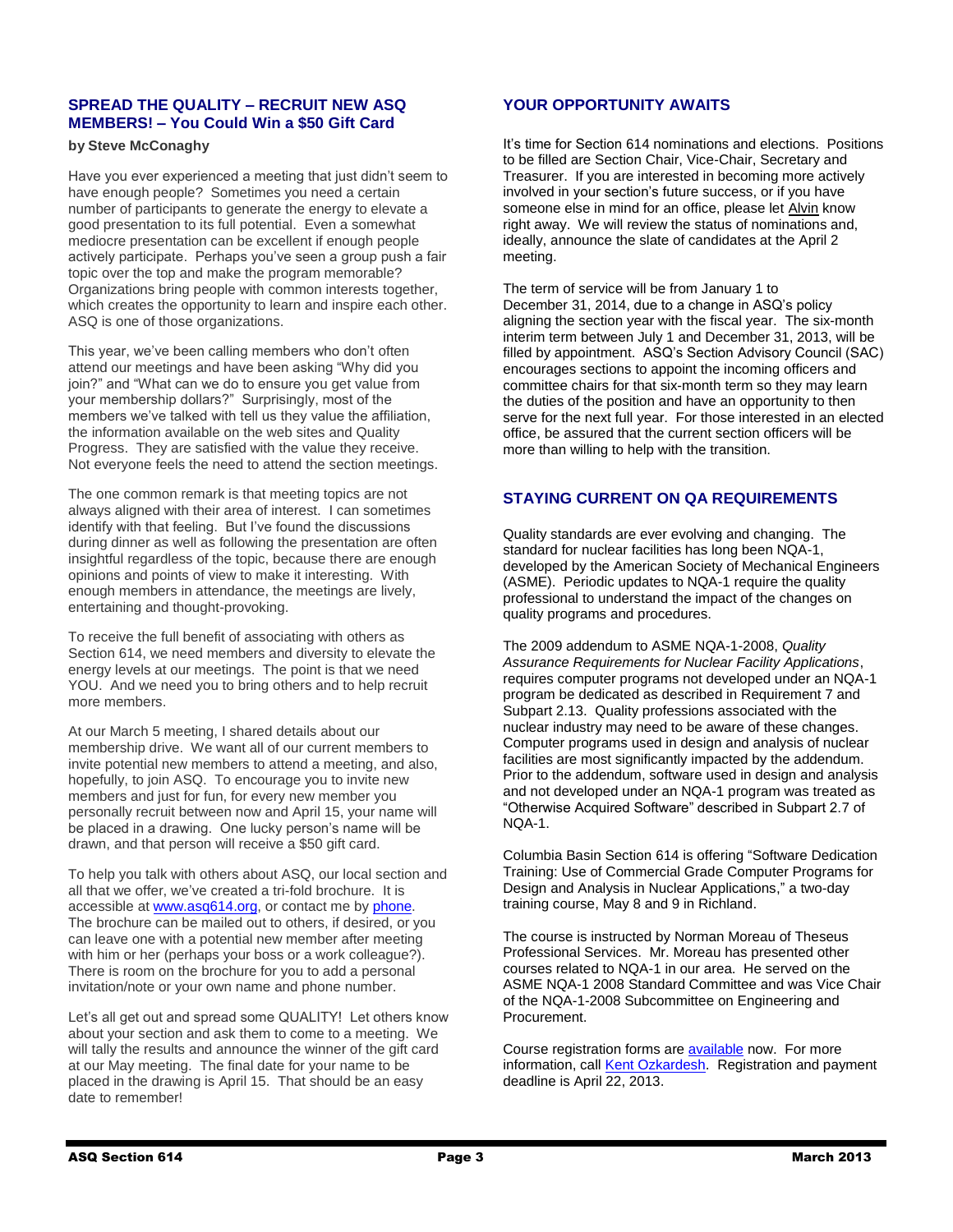## **WCQI - GET REGISTERED FOR THE WORLD CONFERENCE NOW!**

#### **Information compiled by Jo Haberstok**

With more than 100 sessions on the theme of "Managing Change" to choose from, this year's World Conference on Quality and Improvement (WCQI), May 6-8, is sure to keep your days in Indianapolis filled to the brim.

The May 6 morning keynote speaker is **Daniel H. Pink**, author of four provocative books about the changing world of work, including the long-running New York Times best seller, *A Whole New Mind*, and the number 1 New York Times best-seller, *Drive*. His latest work, *Drive: The Surprising Truth about What Motivates Us*, uses 40 years of behavioral science to overturn the conventional wisdom about human motivation. Pink shows that carrot and stick motivators have been oversold and that high performance depends much more on the deeply human need to direct our own lives, to learn, and create new things and do better by ourselves and the world. From 1995 to 1997, Pink served as chief speechwriter for Vice President Al Gore.

That afternoon's speaker is **James Melton**, a nationally renowned professional speaker and trainer, who has dedicated himself to presenting innovative ways to release human potential in his lectures and writings. His book, *Leadership Above & Beyond the Crowd*, is an example of his scope and depth of research. It includes leadership comments from his personal conversations with: Alan Bean, astronaut and fourth man on the moon; Howard Behar, former president of Starbucks International; Nancy Kirchen, Walt Disney Company; Scott Kastner, JetBlue Airways; and Howard Putnam, former CEO of Southwest Airlines and Braniff International Airlines.

The May 7 morning speaker is **Jamais Cascio**, who specializes in the design and creation of plausible scenarios of the future. Selected by Foreign Policy magazine as one of its Top 100 Global Thinkers, his work has appeared in publications such as The Atlantic, The New York Times, and Foreign Policy. In 2009, he published his first nonfiction book, *Hacking the Earth: Understanding the Consequences of Geoengineering*, and is now at work on his second. In 2003, Cascio co-founde[d www.worldchanging.com,](http://www.worldchanging.com/) the award-winning website dedicated to building a "bright green" future. In 2006, he started [www.openthefuture.com](http://www.openthefuture.com/) as his online home.

The keynote speaker on the final day of the conference, May 8, is **Sally Hogshead**, author of *Radical Careering: 100 Truths to Jumpstart Your Job*, *Your Career, and Your Life*, and *Fascinate*, which was published internationally. Over the past decade, her research has uncovered surprising trends. In today's distracted world, people have a ninesecond attention span. With only nine seconds to communicate value, we must use our advantages to immediately break through. Hogshead teaches how to break through the distraction and competition by creating moments of intense focus. In her research, she has measured over 100,000 people to identify a scientific approach to personal branding.

For more information about WCQI and to register, [click here](http://wcqi.asq.org/theme-focus-areas.html)

## **WSQA TRAINING TO BE OFFERED IN MOSES LAKE – MARCH 29**

#### **"An Introduction to Performance Excellence"** and **"Application Excellence"**

In "An Introduction to Performance Excellence," WSQA Executive Director Carol Knight-Wallace will provide an overview of the Malcolm Baldrige/Washington State Quality Award system and criteria. Attendees will become familiar with the criteria purpose, uses, and content, and will gain a greater understanding of Baldrige core values, concepts, and framework. This workshop is for those who have had no previous training about the criteria or who need a quick refresher.

In "Application Excellence," participants will learn the basics of completing a WSQA application and an understanding of how applications are analyzed by examiners, the scoring process and key terms.

**Date:** March 29, 2013 **Time:** 9:00am - 4:00pm **Location:** Moses Lake, Washington **Cost:** \$180 WSQA Member / \$230 Non-Member

To register or for more information, [call](file:///C:/Users/Robert/AppData/Local/Microsoft/Windows/Temporary%20Internet%20Files/Content.Outlook/AP1LWLY7/(253)%20277-1142) the WSQA office or [email.](mailto:wsqa@wsqa.net)

### **MAXIMIZING YOUR PERSONALITY STYLE – APRIL 10**

Paul Casey, owner of Growing Forward and a certified Life Coach, will be the featured speaker at the April 10 dinner meeting of the Mid-Columbia Leadership Development Association (MCLDA).

Using the four animal types, learn which style you are and how to bring out your best self, as well as how to custom-treat the zoo around you!

The meeting will be held at The Country Gentleman Restaurant in Kennewick. Cost is \$30. For more information and to register, [click here.](http://www.mclda.org/)

## **MISTAKES LEADES MAKE…AND HOW TO AVOID THEM – APRIL 19**

What you don't know WILL hurt you as a leader! This [workshop](https://docs.google.com/viewer?a=v&pid=gmail&attid=0.1&thid=13d5b2ef670f64b5&mt=application/pdf&url=https://mail.google.com/mail/?ui%3D2%26ik%3Da0eb5fbede%26view%3Datt%26th%3D13d5b2ef670f64b5%26attid%3D0.1%26disp%3Dsafe%26realattid%3Df_he63a8du0%26zw&sig=AHIEtbRnlCurXlXR8o7F9ycWNPSQw4hVRQ) will help you self-evaluate for areas you might need to grow into, before you leave a mess in your wake! This workshop is sponsored by Mid-Columbia Leadership Development Association (MCLDA).

**Date:** April 19 **Time:** 1 pm to 3:30 pm

**Location:** HAMMER Training Facility, Richland

**Instructor:** Paul Casey

**Cost:** \$79 (for groups of 6 or more, only \$59 each)

For more information and to register, [click here.](mailto:pcgrowingforward@gmail.com)